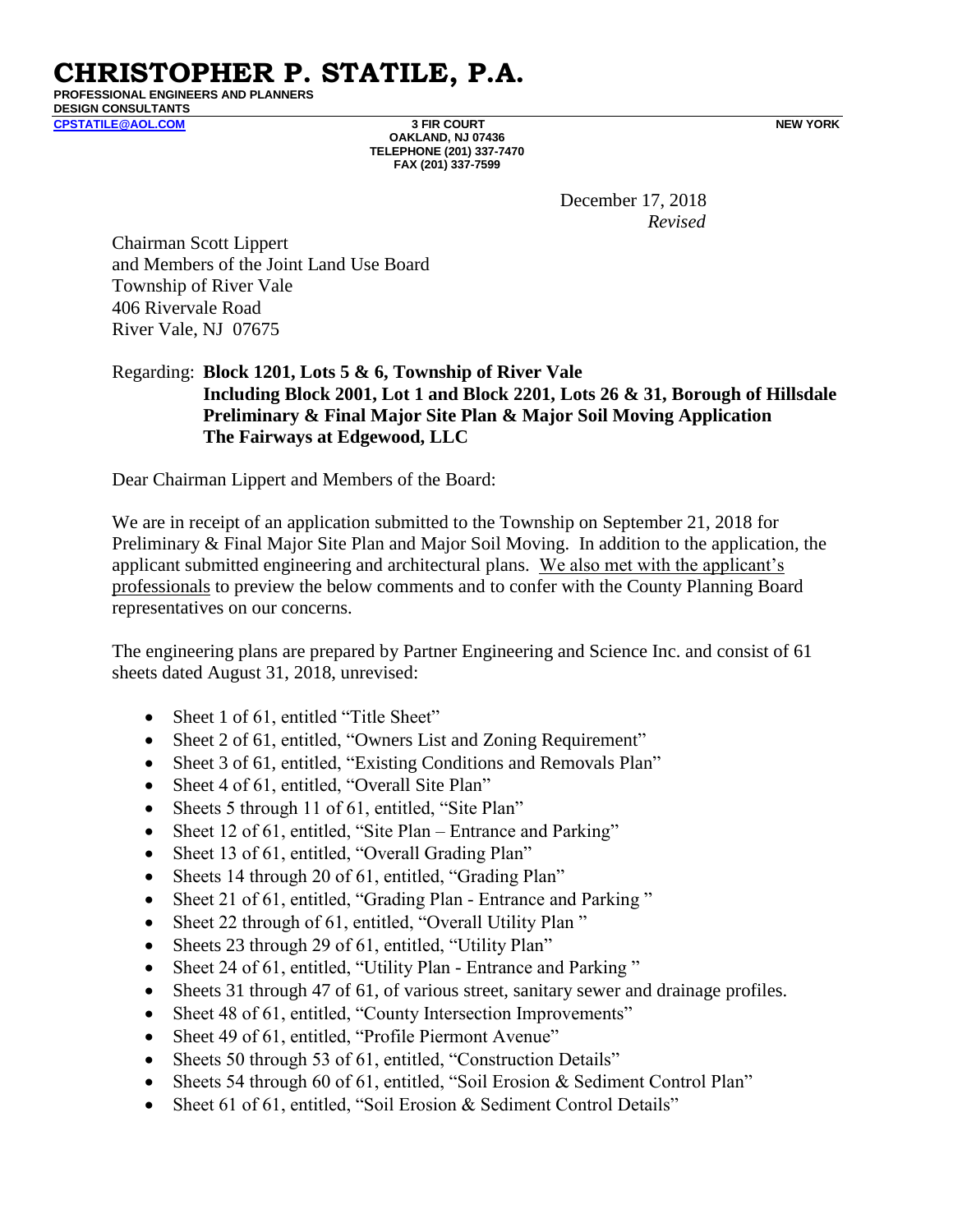The following other documents were also submitted:

- "Preliminary Subdivision Plat" by Partner Engineering and Science Inc. dated October 31, 2018.
- "Fire Truck Routing Plan" by Partner Engineering and Science Inc. dated October 31, 2018.
- A 10 page set of Landscaping and Lighting Plans by Spiezle Architecture Group, Inc. dated August 31, 2018.
- "Environmental Impact Statement" by Partner Engineering and Science Inc. dated August 31, 2018.
- "Traffic Impact Study" by Langan Engineering dated August 31, 2018.
- "Stormwater Management Report" dated August 31, 2018.
- A 14 sheet survey entitled "Boundary & Partial Topographic Survey" by Kennon Surveying Services dated July 30, 2018.
- "Final Plat" by Kennon Surveying Services dated July 30, 2018.

The applicant has applied *for both* **Preliminary and Final Site Plan approval** to construct townhouses on the majority of the tract.

The applicant also seeks Preliminary and Final Subdivision approval to re-align existing lots 5  $\&$ 6 (160.44 acres total) to create three new lots approximately as follows:

- $\bullet$  Lot "A" 115.65 Acres
- $\bullet$  Lot "B" 43.09 Acres"
- $\bullet$  Lot "C" 1.31 Acres

The applicant did apply for any bulk variances.

# **General Site Description**

The subject property is located on the western side of Rivervale Road, north of Piermont Avenue, in the A-1 Residence District. The subject property is currently used as the Edgewood Country Club. As per ordinance #332-2018, Residential/Golf Course Development is an allowable conditional use in the zone.

The submitted plans show that the property is improved with a 27-hole golf course, accessory golf course maintenance structures, clubhouse, pool, tennis court and parking lots.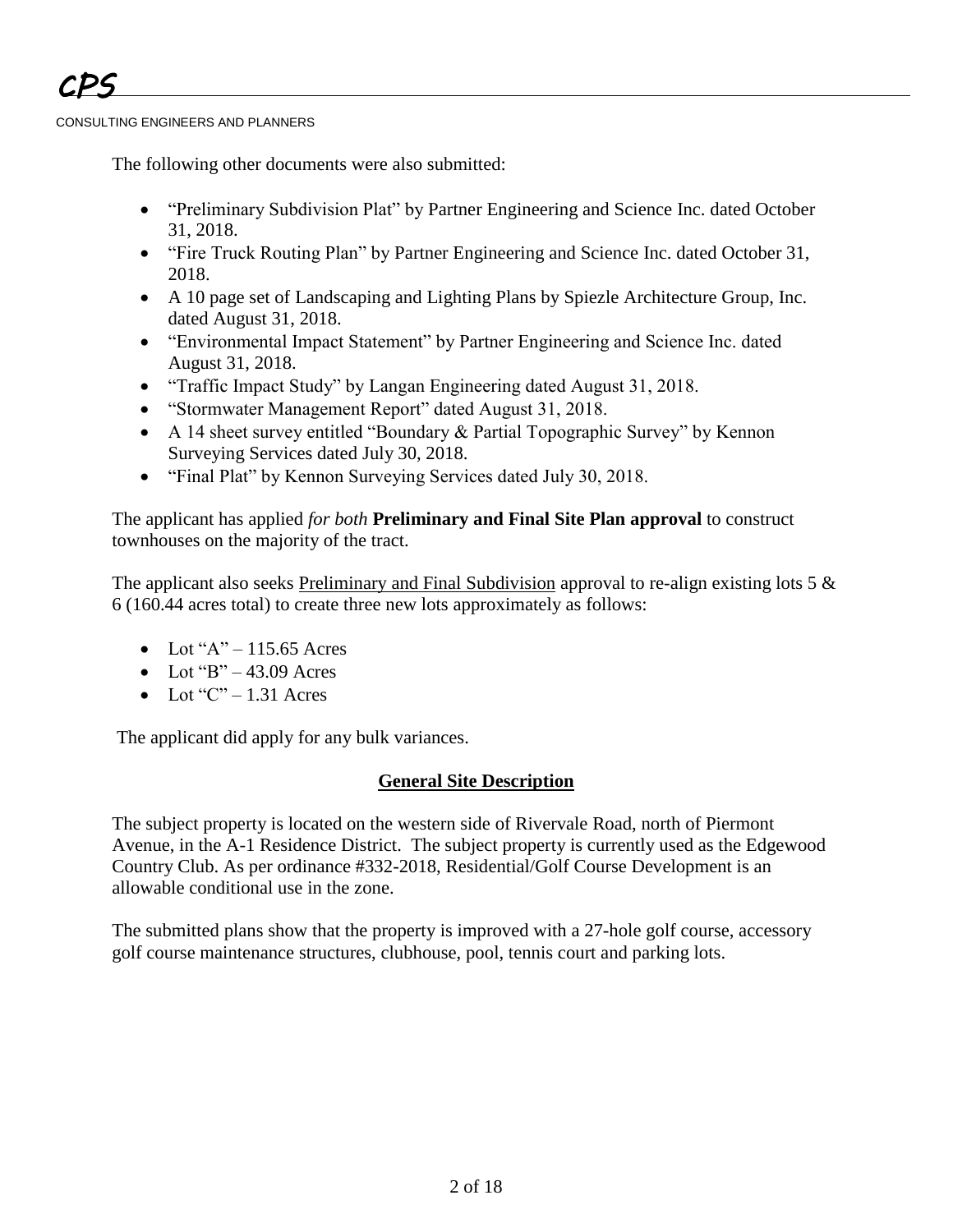## **Development Proposal**

According to the submitted plans, the applicant is proposing to remove an existing maintenance building and 9 holes of the existing golf course and construct 225 market rate units (193 townhomes and 32 quadplex units) on Lot "B" and 24 affordable rental units on Lot "C" in a three story building. The clubhouse, club amenities, 18 holes of the golf course are to remain on Lot "A" with the addition of a new maintenance and turf care facility.

One entrance and exit is proposed to the townhouse/quadplex development from Rivervale Road. The affordable rental units are all to be contained in a separate structure with a separate access from Piermont Avenue with no linkage between the two sites. This area also contains the new maintenance Facility.

All of the total 193 townhouse units are proposed with three bedrooms. Of the 32 quadplex units, 16 are two bedroom and 16 are three bedroom. Of the 24 affordable units, 4 are one bedroom, 15 are two bedroom and 5 are three bedroom.

A total of 197 off-street parking spaces (149 spaces at townhouse house complex and 48 at affordable housing building) are provided. These are non-inclusive of any individual garages or driveways. The affordable housing is all one shared parking lot. Approximate unit sizes have not been provided. The affordable housing building is proposed at approximately 8,325 Sf with a height of 48.5 feet. The other townhouse and quadplex buildings are proposed at 44.5 feet in height.

## **Completeness Review**

We reviewed the application for completeness against the requirements for Preliminary & Final Site Plan and Major Preliminary Subdivision on Schedule A & Schedule B.

It appears that all requirements for completeness on these schedules have been met however, a Steep Slope Analysis is required as per Ordinance 142-310 as steep slope exist on the site. A waiver may be requested.

## **Zoning Review**

Ordinance 332-2018 was adopted in April 2018 and permits a development such as the one proposed.

We offer the following comments relative to the submitted application and the Ordinance.

1. The maintenance building has a height of 33.5 feet and appears to be 1 ½ stories. The ordinance only provides for the maximum height of an accessory structure of 1 story or 25 ft.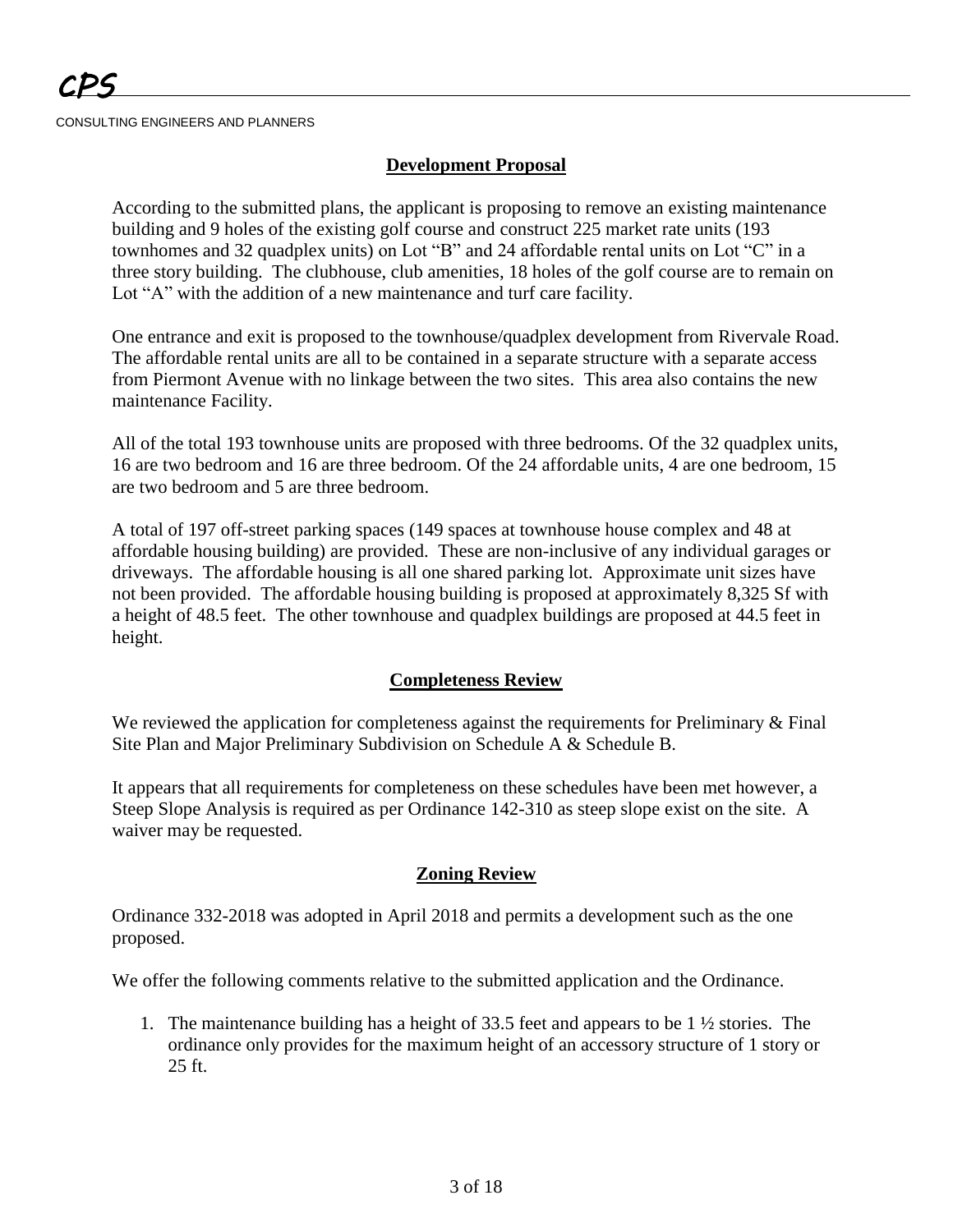- 2. The proposed fences near the maintenance building and along Piermont Avenue/Rivervale Road are 5 ft. in height and may require a variance. Fences in the front yard may not exceed 3 ft. in height. The applicant should clarify which parts of the existing 6 ft. high chain link fence are to remain, if any. The newly proposed 5 ft. high fence ends west of affordable building entrance and should continue all the way to the end of property line to keep the site secure.
- 3. The applicant should provide proof that the established "golf course safety zone" is adequate and provide details.
- 4. It appears that the proposed bedroom distribution of the affordable units conforms to the Uniform Housing Affordability Controls (UHAC).
- 5. A Homeowner's Association or Condominium Association shall be established to provide and maintain the continual operation of all stormwater management devices and common areas within the development.
- 6. The applicant should provide proof that at least 30% of the total site area, exclusive of the golf course, is devoted to landscaping.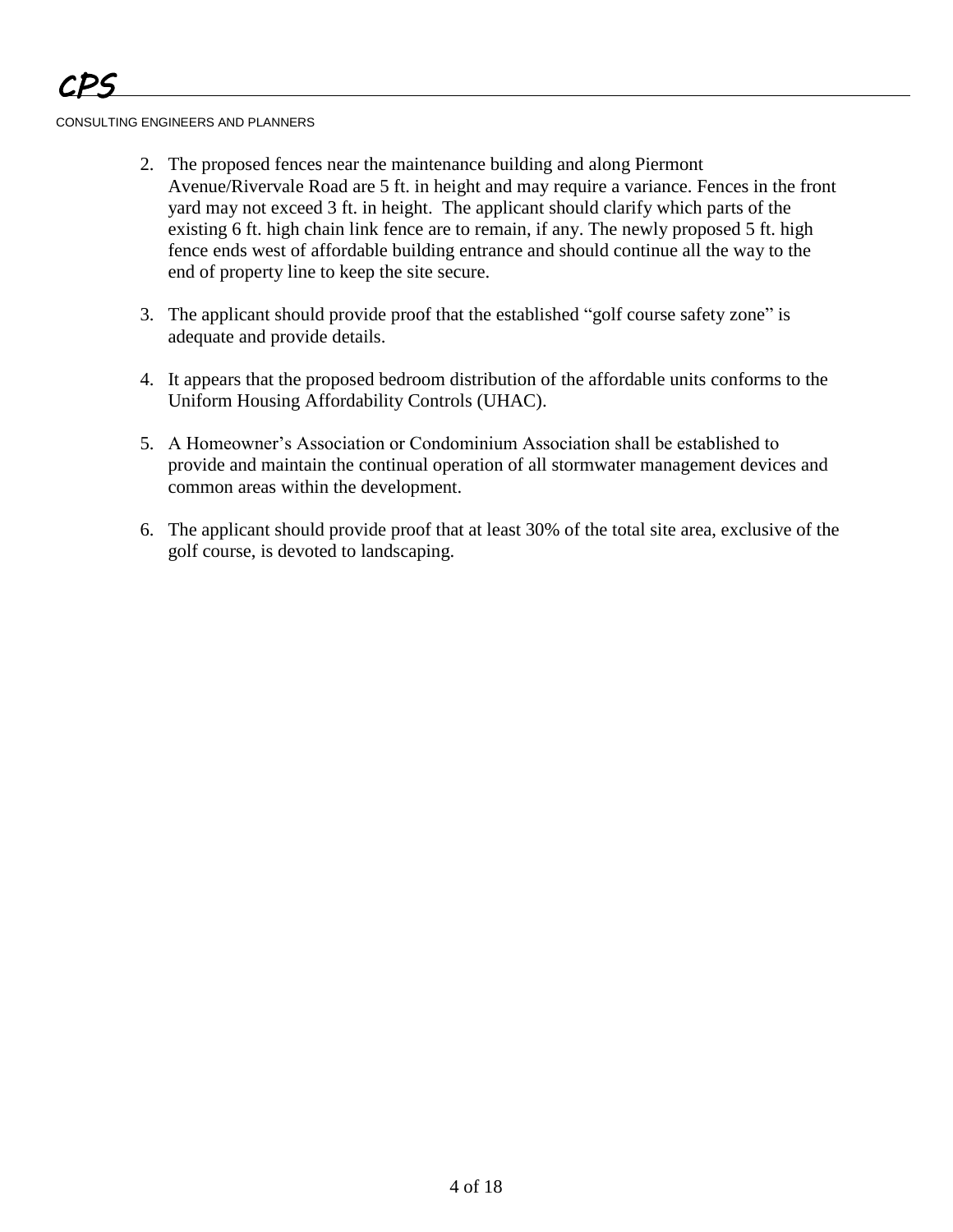# **General Comments**

### **Site Plan**

The review of the site plan utilizes both the municipal land use ordinances and the Residential Site Improvement Standards (RSIS).

1. The 48 ft. tall, three-story affordable housing building and 25 ft. high golf course maintenance building first floors are located on a plateau approximately 6 ft. above Piermont Avenue centerline elevation. Downward ramping is found at the driveway to Piermont Avenue and at the rear of the maintenance area down to the course. Therefore, since these are imposing buildings to the nearby residential properties, the plateau should be lowered to as close as feasible to the street elevation. This may require additional low retaining walls.

Also, an attempt to lower the roof of the affordable housing building is recommended.

The parked vehicles in front of the affordable housing building will produce off-site headlight glare to the properties on the opposite side of Piermont Avenue. Therefore, affirmative shielding must be provided other than/in addition to landscaping.

The electric and gas meter gantries along the west wall of the affordable housing building should be shielded with a wall to reduce visibility from the public road since there is little room available for landscape buffers.

- 2. Where are the affordable housing HVAC units located and will they produce any noise off-site? The building contains a pitched roof.
- 3. Are here any fuel storage at the golf course maintenance facility and/or any underground fuel storage tanks? What products are found in the Environmental Management Center Building and are they flammable?
- 4. The ornamental fence should be carried to the west boundary of the property on Piermont Avenue (past the maintenance buildings) to replace the existing deteriorated chain link fence which is in disrepair.
- 5. The affordable housing building is located 10 ft. from the existing pump house. Additionally, the turf maintenance building is only 27 ft. from building. The pump house and maintenance operations may generate significant noise/odors which are not indicative to a proper quality of life to residents of the affordable building.
- 6. If the pump building has any electric meters along the proposed sidewalk, the sidewalk must be moved away from the building to meter and equipment wall offsets.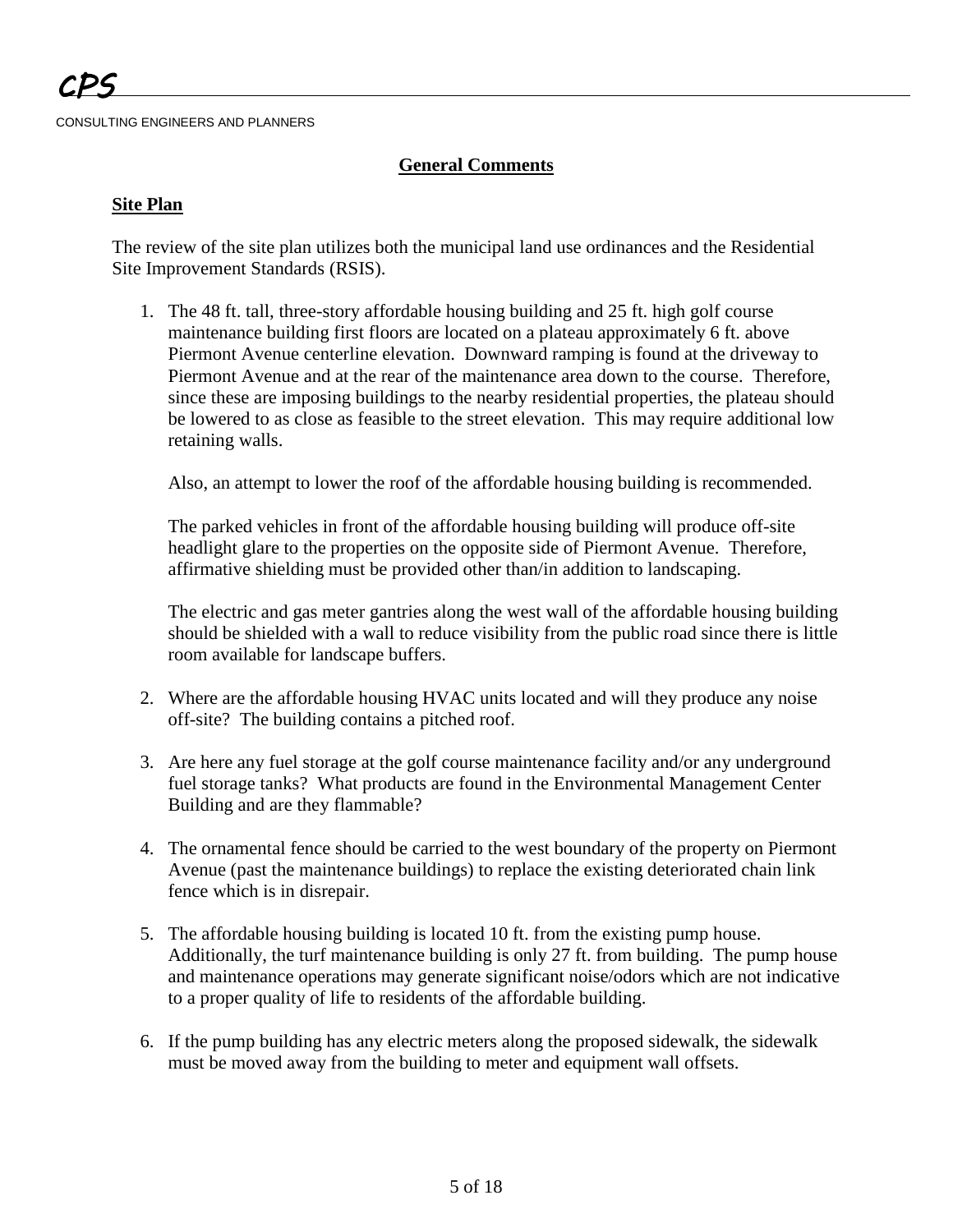7. The trash enclosure for the affordable building is located  $+/- 200$  ft. across the parking lot from the building front. Residents must carry waste/trash bags into the parking lot between parked cars and across the lot. There is no continuous sidewalk to the dumpster.

The space next to the dumpster enclosure must be widened to allow proper parking usage.

A refuse truck must back 350 ft. thru the parking lot to leave the dumpster after loading. This is dangerous considering there may be children living in the affordable building. A better layout is warranted.



The trash enclosure should be designed such that residents do not have to open and close large swing gates. The enclosure should allow free passage for resident carry waste/trash bags and recycling into the enclosure.

We did not locate details of the enclosure, but is should be constructed of decorative masonry block with steel bollards to prevent damage both inside and at the corners of the enclosure (see affordable housing on Cedar Lane for style).

8. Parking should be eliminated in line with the two walkways from the affordable housing for resident access to the lot.

## **Parking and Circulation:**

9. The RSIS would classify the internal roadways as "Minor Collectors" allowing roadway widths of 22 ft. curb-to-curb without on-street parking. Based on the proposed roadway width of 24 ft., on-street parking is prohibited. On-street parking was also a concern of the fire department officials for emergency access.

Therefore, all interior roadways must be adequately posted prohibiting parking to comport with police enforcement, and the necessary municipal ordinances adopted establishing same.

- 10. Based upon the statewide RSIS, the applicant must provide 529 parking spaces for the townhouses/quadplex units and 33 space for the affordable building. The affordable unit contains 48 with two ADA spaces. The development is compliant inclusive of private garage parking.
- 11. Parking is fairly well distributed throughout the site. It appears that parking near Units 1- 18 and 150-161 is less than other units and could be increased. Barrier-free parking is required for guest parking spaces distributed thought out the site.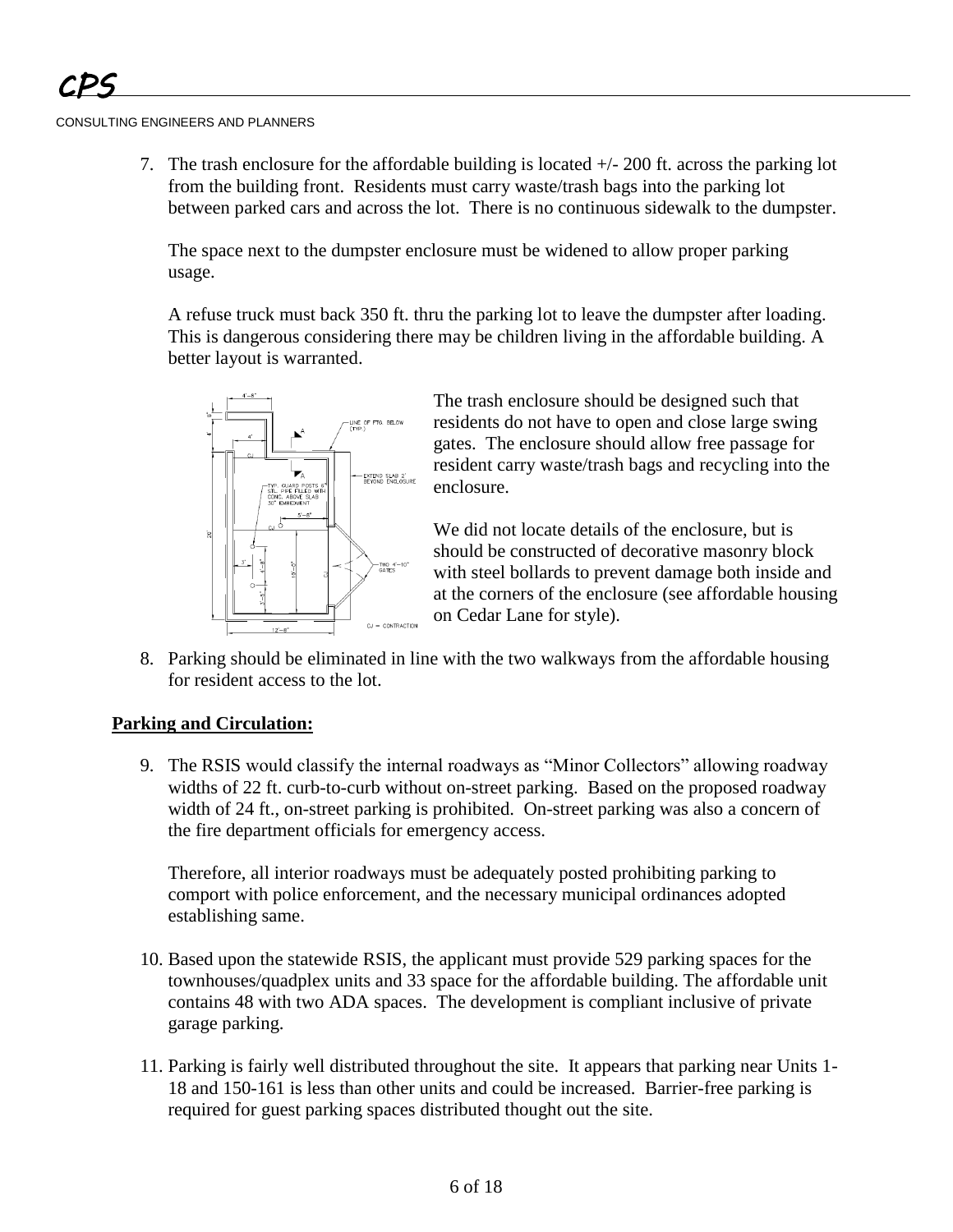- 12. Many driveways are only 18 ft. from the garage face to the sidewalk. Since parking over the sidewalks is prohibited, at least 25 ft. should be provided which allows for adequate space between vehicle and garage face for passage where sidewalks are proposed.
- 13. Building #121 and #175 should be rotated to be more parallel with the roadways. This would appropriately increase driveway lengths.
- 14. Driveways for Buildings #Q17 & Q13 must be separated as they come together at the roadway conflicting each other.



**The 22 ft. ofset model does not allow sufeicent length for parking. Note the trash cans in street due to lack of space.**

- 15. Rotate Building #18 to better align with the curved roadway.
- 16. The driveway to Unit #149 is haphazard and should be re-aligned.
- 17. A Stop Sign (R1-1) is needed from the affordable housing unit to Piermont Avenue.
- 18. The sight distances for exiting motorists at the main entrance at River Vale Road are currently difficult to view bicyclists and traffic in the road. The two corners must be cleared back for unimpeded visual aspects of the bikeway and traffic. The proposed signage must not block the sight distance as here is more than sufficient room to move the wall/signage back off the corners.

The proposed signage at the north corner of Piermont Avenue and Rive Vale Road must be moved back for the same reason. Southbound traffic will potentially increase travel speeds due to the improvements. Again, more than sufficient room exists on the site (and this could provide an excellent opportunity for visually enhancing the intersection.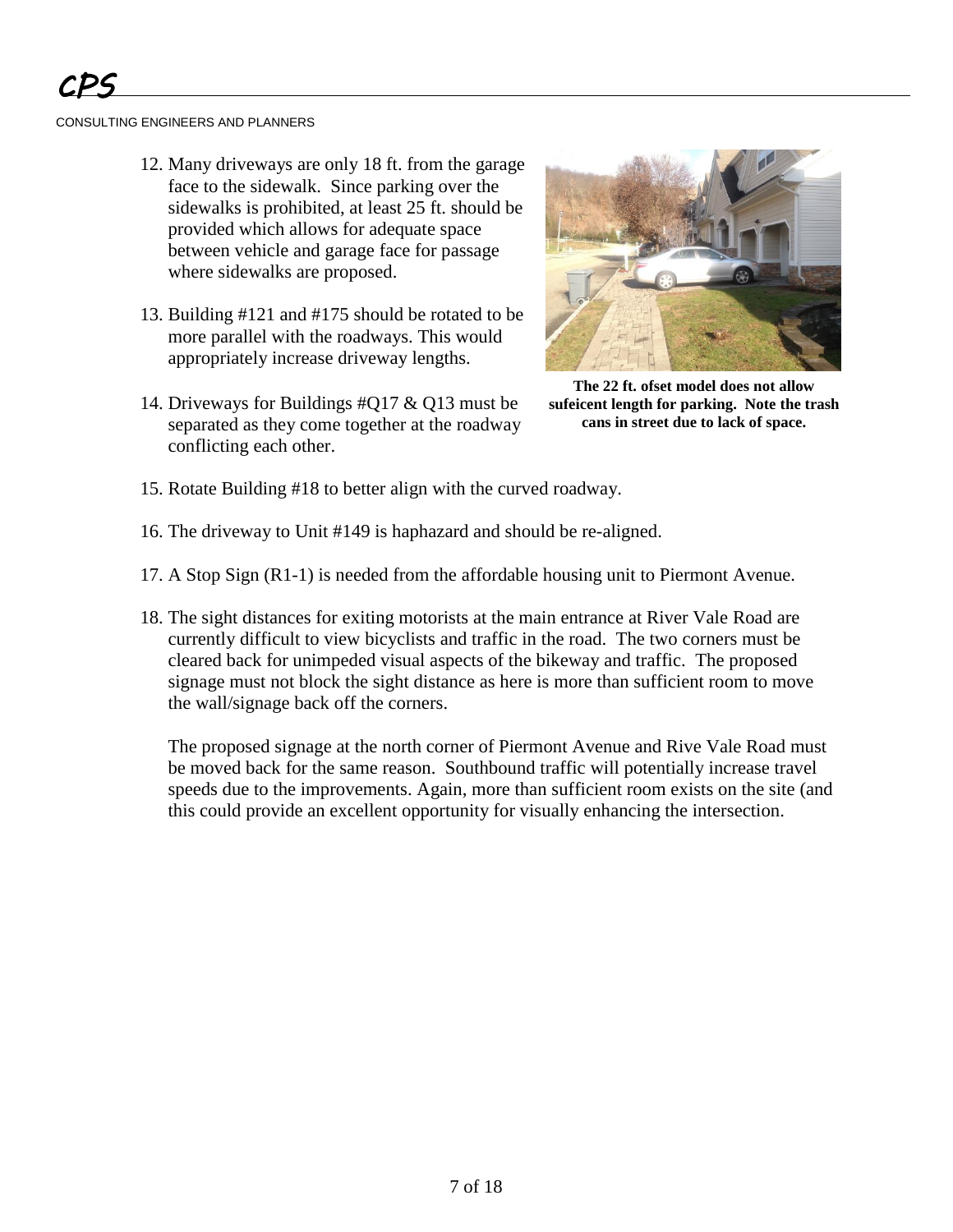### **Fire Department Recommendations and Concerns:**

We met with the Fire Department and review the plans to ascertain their concerns. We also discussed the project with Ambulance Corps. Although truck 'turning stencils' may try to predict how fire department responders can manage making certain turning maneuvers, when first responders are in route, they are generally in a hurried mode. Therefore, certain choke points become more difficult during such emergencies.

The following is recommended:

19. The Fire Department is concerned with only one means of ingress/egress to the entire development during an emergency call, particularly for mutual aid vehicles arriving after the Township has established their presence at an incident.

Proposed access for the townhouses/quadplex units is solely off Rivervale Road and the access for the affordable building is solely off Piermont Avenue. According to the submitted traffic reports, it is estimated that approximately 60% of traffic volume is generated west of the Township on Piermont Avenue. Therefore, based on the above two concerns, another means of egress/ingress should be provided aligned with Mark Lane as a secondary emergency entranceway.

This additional 24 ft. wide roadway would also allow an opportunity for sidewalks to be connected to the Mark Lane recreation area and the Township bike path, thus tying the development into community amenities.

20. The "Fire Truck Routing Plan" Dwg. 1 of 1 shows the "tracking" of the Pierce Tower Ladder truck, the largest vehicle the River Vale Volunteer Fire Department fleet (44.03 ft. long). While the plan indicates that *an agile* driver can just maneuver through the numerous turns and curves within the site, the corners just accommodate the truck movements.

It has been our experience that on 24 ft. wide roadways permitted by the RSIS, the fire departments have complained that the curves are too tight even with sloped curbs. Therefore, all corner radii should be pulled back at least 3 ft. to provide more room for error during an emergency call.

The roadway parking circle in Castle Stuart Court has very tight tolerances for the ladder truck also. The interior parking area should be reduced in size as well.

- 21. Add hydrants at every roadway corner and curve. Hydrants located in cul-de-sacs are not effective for use by the Department therefore hydrants should be located at the nearest intersections where pumpers may be positioned during an even. Fire apparatus may not be driven and located in cul-de-sacs to avoid entrapment.
- 22. Provide a hydrant in front of (southeast corner of) Building "A" Turf Maintenance. On the drive aisle.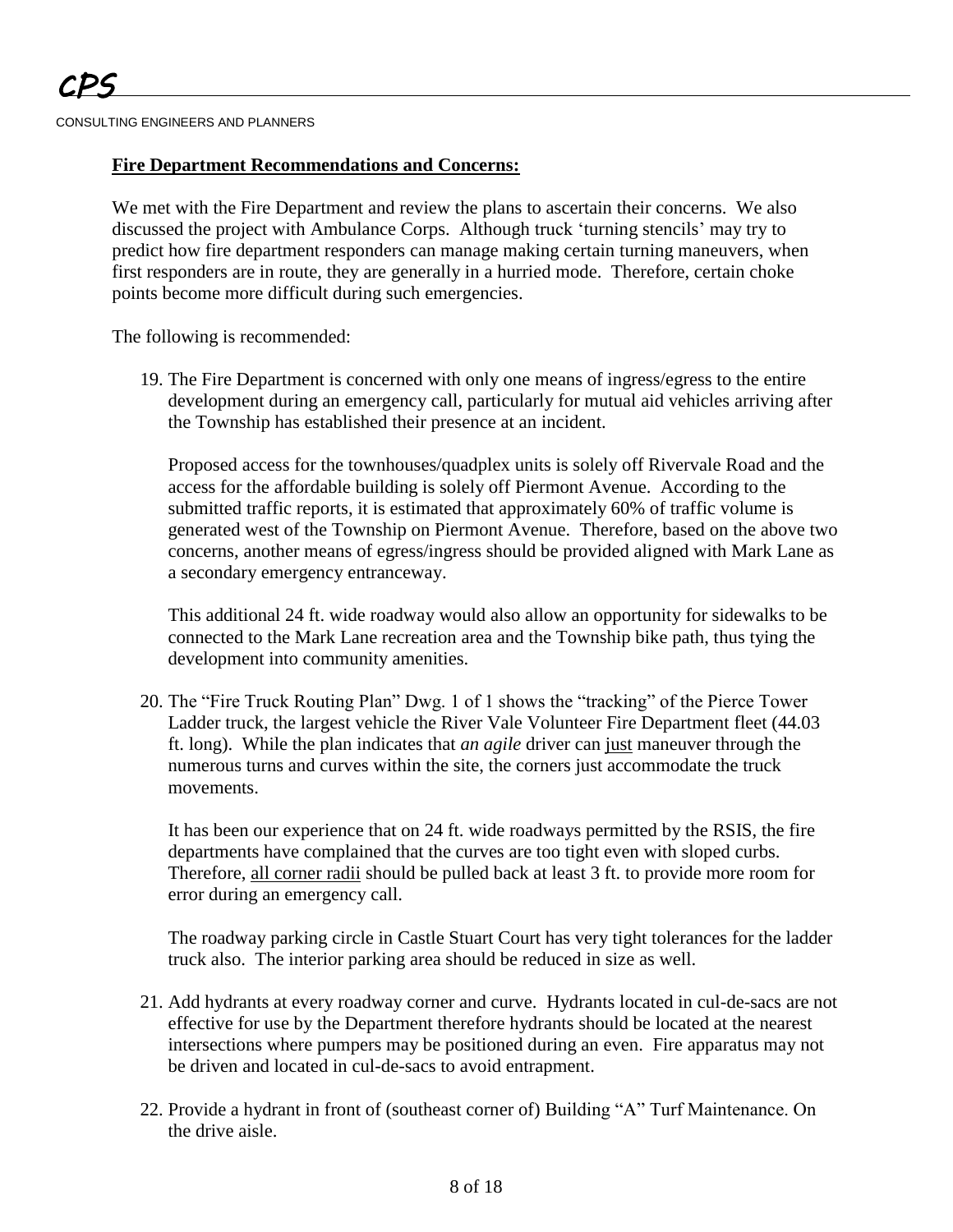- 23. Enlarge water main feeds from streets to 10" dia. to the interior looped system.
- 24. Overnight parking is prohibited on all interior streets (not allowed at 24 ft. wide)
- 25. Enlarge cul-de-sacs by 10 ft.
- 26. Provide another emergency access point at Mark Lane and straighten approach alignment.
- 27. Cut-back islands at Rivervale Road entrance at gatehouse. This include islands at the public roadway and immediately inside of the gatehouse.
- 28. Remove all parking at existing Clubhouse Fire Department Connection (FDC) and provide street lights over connection.
- 29. Provide a 15 ft. wide level lawn platform behind all units to place rescue ladders to 2nd story.
- 30. Provide fire walls that penetrate through the rooflines.
- 31. Provide Fire Department personnel training opportunities during construction of at least two units.
- 32. Provide stairways to connect will all floors within the affordable housing building.

Elevator in building must be large enough to accommodate the Ambulance Corps stretcher horizontally.

33. There is no fueling or fuel storage indicated on the site plans for the operation of golf course from the new buildings.

Interior floor drains must connect to grease interceptors before entering the sanitary sewer system. This should be indicated on the plans.

34. The site plans show that the existing golf course maintenance buildings are to remain. Since new buildings are proposed off Piermont Avenue, what are the use of the old buildings and why these cannot be removed? Is there any residential occupancy of the buildings?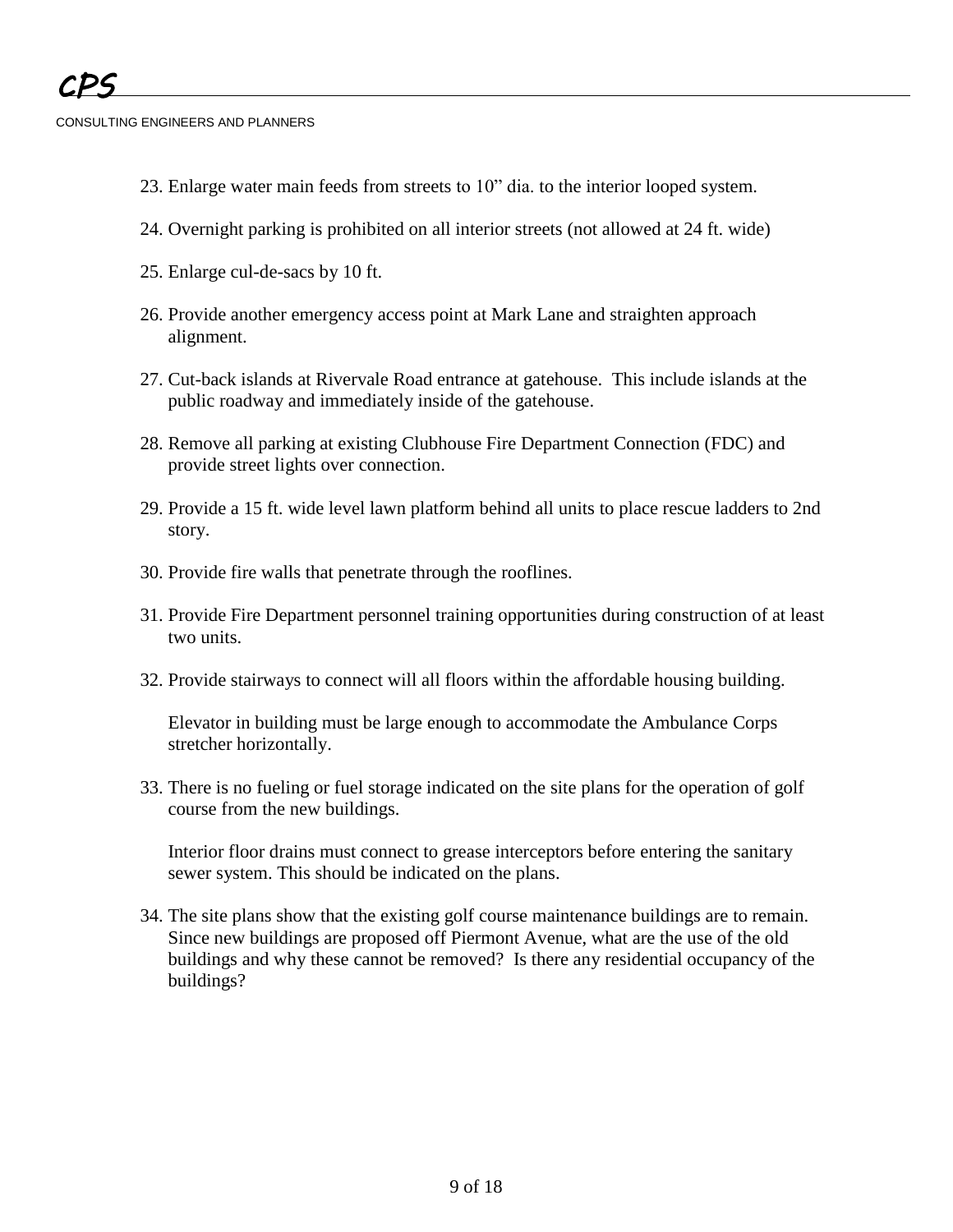# **Police Department Recommendations and Concerns:**

- 35. The police department offered similar comments to the Fire Department with respect to having a second means of egress/emergency ingress.
- 36. The Department asks that they (and the Fire Department) be equipped with the ability to enter through the gates in emergencies either with proximity cards, laser emergency signal detection, or other acceptable means.
- 37. On-street parking is not permitted.

# **Stormwater Management:**

The stormwater management system plans are not complete.

The concept show on the site plans consist of three separate basins (ponds) along the western edge of the developed site. Although few design details are provided, the drainage report elaborates the design as follows:

**Basin 1** servers as the only stormwater detention system for the entire townhouse site and will also store/impound water for irrigation use. It is  $+/-8.8$  ft. deep and all storm drains discharge into the basin. It collects runoff from rooftops, the existing and expanded clubhouse parking lots, and all interior roads and lawns.

- 38. Details of the basins must be provided.
- 39. The height of the filled basin is 4 ft. above surrounding finished grade. While not defined as a dam by NJDEP, the basin not-the-less operates similar to one. Therefore, computations must be provided showing that the 6 ft. tall embankments impounding the basin will be stable even after saturation from rainstorms. A failure of the embankments allowing flood waters to enter the nearby brook would cause downstream property damage or injury if someone were to be in the stream.

Although details are not shown, it is our understanding that an impervious engineered liner or dense soil will prevent absorption into the underlying soils. Thus, it will not provide for groundwater recharge. The upper portion (volume) of the basin stores runoff and is slowly discharged to Basin 2 through the outlet control structure No. 91.

40. Rainwater will be stored at a 4 ft. depth in the basin bottom and drawn down manually for irrigation use. However, the impounded water will become a health hazard if left stagnant and mosquitoes allowed to breed in the summer. Pond aerators are required must be sized given the maximum stored volume of water (basin volume fluctuates between rainstorms and drought periods).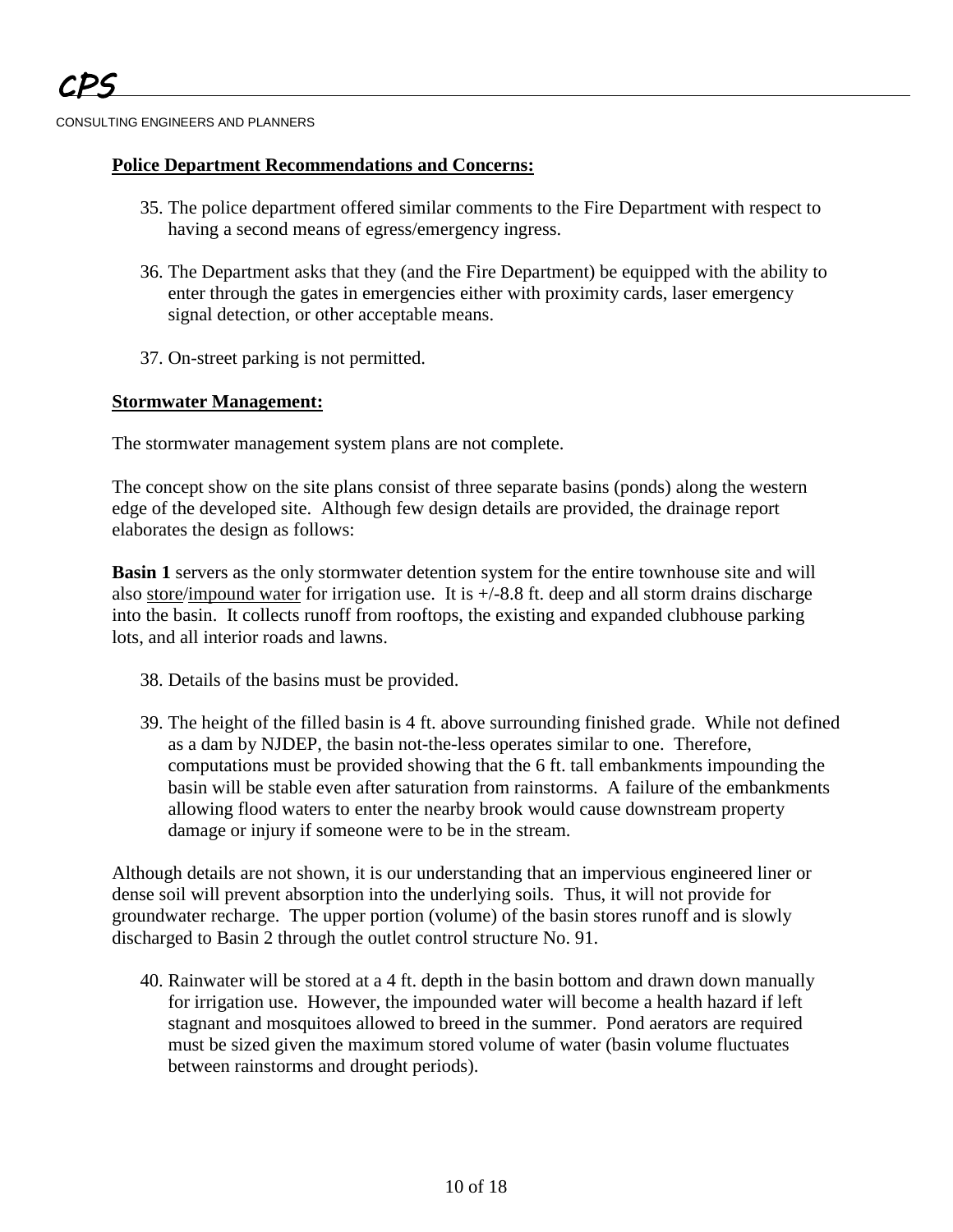

Also, the "splash zone" around the pond which becomes exposed as water is drawn down for irrigation will be subject to erosion and dead vegetation, as well as the bottom of the pond if exposed (think Woodcliff Lake reservoir last two summers). This area must be stabilized with stone or other aquatic plants. Generally, detention ponds empty with 72 hours allowing vegetation to survive. However, if inundated for long periods of time, vegetation will not survive and the basin bottom

subject to erosion.

The pond aerators must have sufficient stored water freeboard to operate properly.

- 41. The plans do not indicate any pumping systems, or connecting pipes to a pump house for irrigation.
- 42. Since the basin receives polluted runoff from the various streets and parking areas, the water to be used for irrigation must not irrigate any riparian areas along the brook or any ditches or watercourses entering the stream.
- 43. All outlets of the three basins may require rip-rap protection.
- 44. Details for Outlet Structure # 92 (Maintenance Outlet) are not found.

**Basin 2** is proposed for Water Quality control from waters leaving Basin 1. A water quality basin effectively cleanses the 'first flush' of stormwater runoff of every storm event and its capacity is generally designed for the 2-year frequency storm event.

However, since Basin 1 receives all runoff first, Basin 2 has little purpose other than to attenuate stormwater runoff. The State's NJ Best Management Practices Handbook allows for wet pond water quality treatment (Basin 1), but a "forebay" collects and treats the "first flush" runoff before entering the larger basin. Also, since the stored water is to be used for irrigation, any contaminates in the water may cause clogged irrigation heads thus costing reoccurring costs to replace equipment and jeopardizing turf quality.

We believe that the water quality basin No. 2 should be reversed in order of treatment with the detention Basin No. 1.

**Basin 3** is a *combined detention and storm water quality* pond capturing runoff waters from the COAH building/parking area and from the golf course maintenance yard.

Additional inlets appear necessary in the existing club parking along the west edge of pavement. Fencing around all detention basins. Potentially 9 ft. deep of stormwater

Our office has to witness all test pits so these will have to re-arranged for our validation.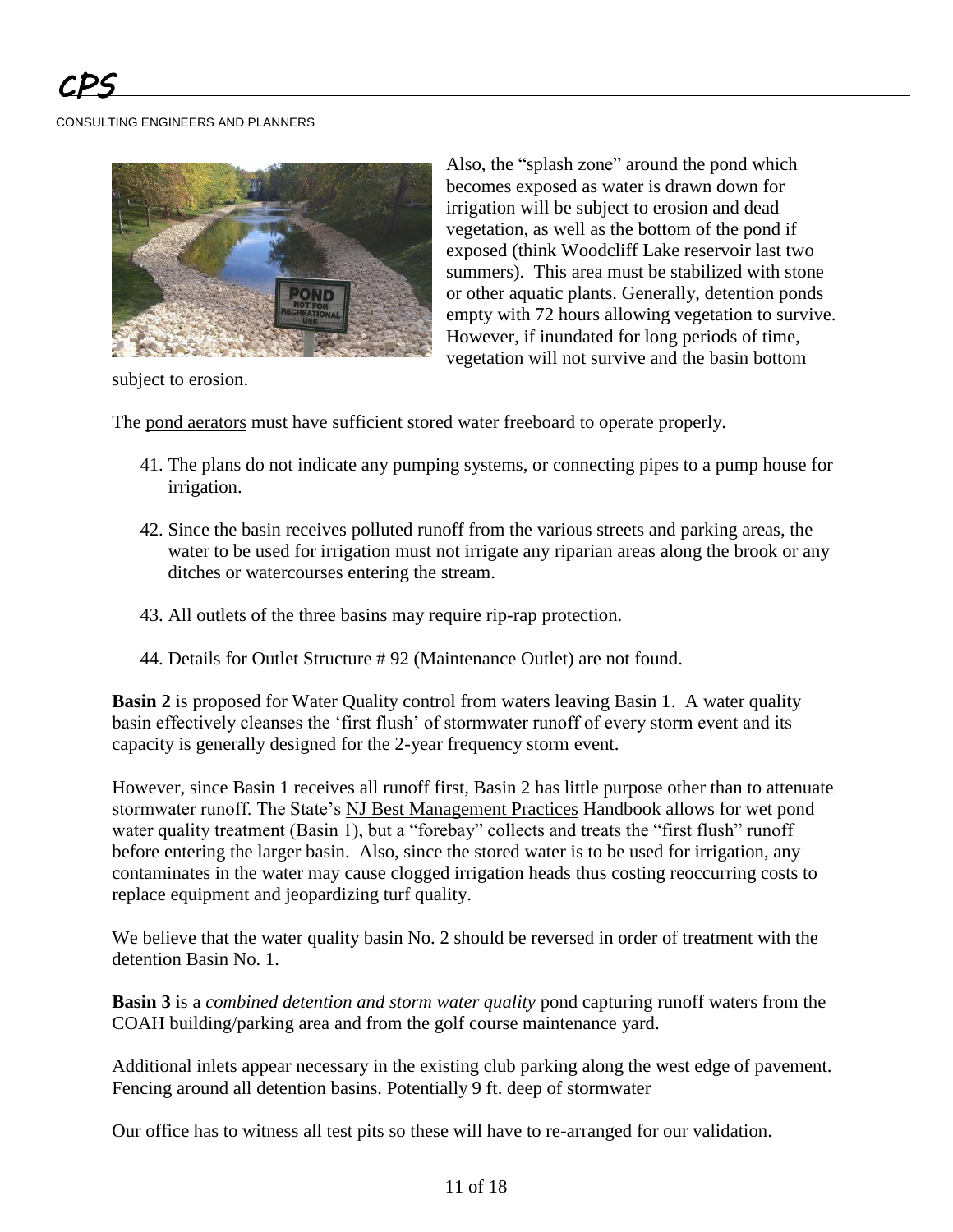Discharge points of the 15" dia. (basin 1), the 18" dia. (basin 2) and the 15" dia. (basin 3) should be riprap protected. Likewise the discharge point for the 12" dia. maintenance outlet should be protected.

# **Traffic - County Road System**

On November 19, 2018, we met with the Bergen County Planning Board representative with the developer to ascertain potential requirements of the County and Township. The following recommendations we a result of this preliminary meeting:

45. The developer is improving the Rivevale Road/Piermont Avenue intersection in accordance with the County's improvement plan as shown on the site plan. The realignment will provide some traffic level-of-service improvements particularly to eastbound traffic which currently queues up to Mark Lane on some occasions.

The improvements provide turn lanes and traffic islands. We raised a concern about the new pedestrian crosswalk with the County. With the westerly pedestrian crosswalk bifurcated, the school crossing guard must separately 'herd' school children onto the new traffic island, and then guard/cross the second roadway. It's a large length of separated traffic lanes to be controlled with one part-time guard.

We recommend tot eh County that a push button flashing waring beacon be provided at the intersection to advance warn drivers of the crossing of pedestrians. The County is amenable to such a precautionary initiative. This was recently installed in downtown Hillsdale after a pedestrian fatality had occurred and are found through-out the State.

The crosswalks should also be colorized for greater motorist visibility.

46. The local Police Department raised a question as to potential traffic signalization. At this time, the County has not indicated their willingness to provide the equipment, however, the County is requiring the developer to install all underground conduit and junction boxes in anticipation of such signalization. The developer will prepare a schematic signal design plan for the County's approval.

The Township Administration should make a request for signal equipment to the County Administration.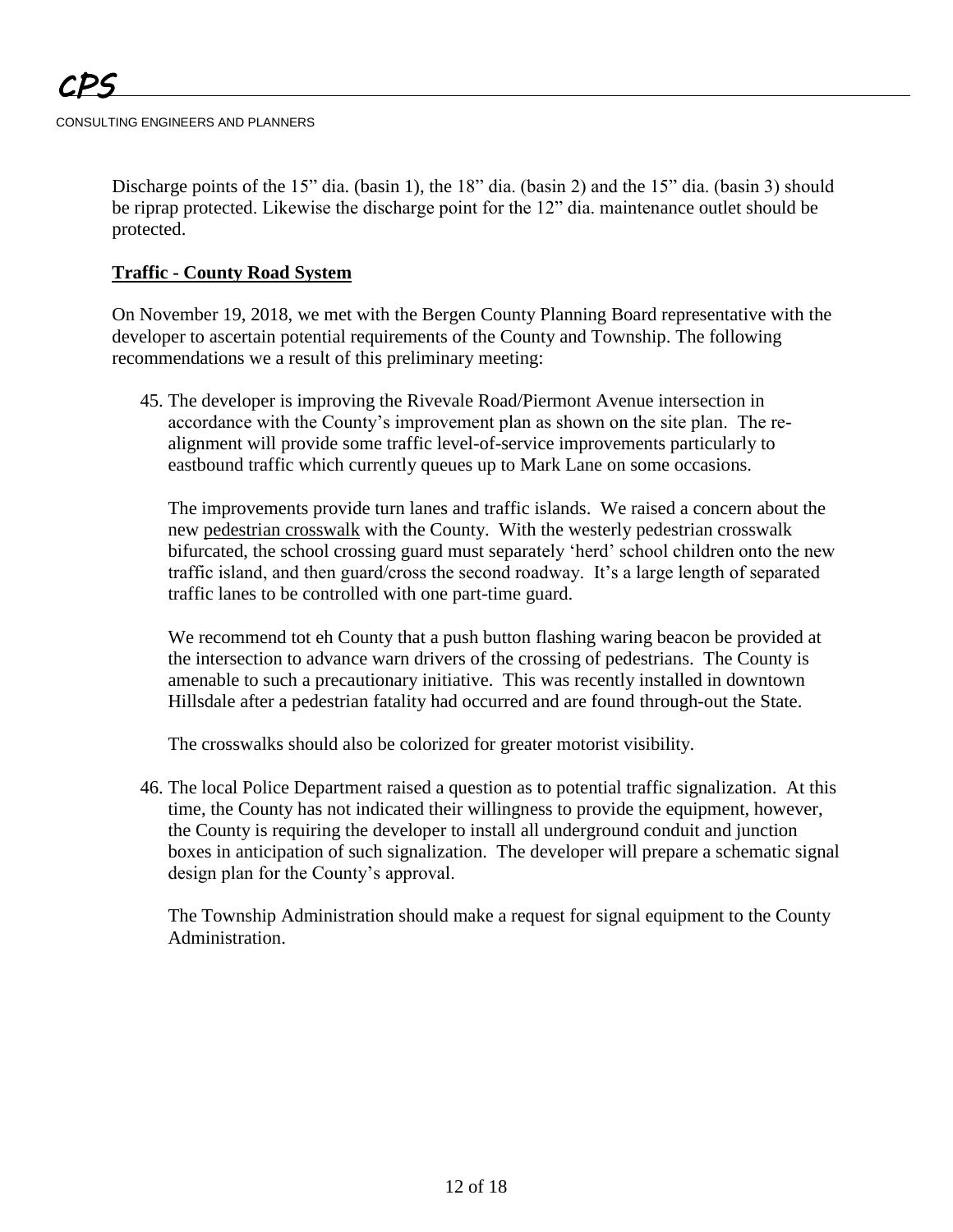47. Due to stormwater runoff into the roughly defined sidewalks along Piermont Avenue (see photo), we recommend that the complete development be curbed similar to other development in the Township. This provides a clear delineation between high-volume/high-speed traffic and sidewalks. As seen in the background, the Hillsdale House is curbed which abuts the subject development. Also, curbing will be installed for the improved Rivervale Rd./Piermont Avenue intersection required by the County.



**Dirt/Asphalt Sidewalk where Stormwater from Piermont Avenue Floods**

## **Traffic – Ingress/Egress**

The applicant provided a traffic analysis "Traffic Impact Study" by Langan Engineering dated August 31, 2018 for the two nearest County intersections (Piermont/Rivervale Road & Rivervale Road/Old Tappan Road), the existing Country Club driveway, and the new driveway off Piermont Avenue, for the before and after the development to year 2121 (when the project is expected to be fully completed).

The Level of Service (A thru F) for un-signalized intersections is given in average vehicle delay for both the AM and PM peak periods of volume on the roadways.

The report indicates the majority of trips to the development are from Hillsdale on Piermont Road (60%). This further calls for another access point to the development as prescribed by the Police and Fire Departments.

## **48. Driveway:**

The two areas of concern are the driveway and the nearby intersection at Piermont Avenue. At the driveway we see a Level of Service for existing traffic as "D" in the AM and PM or a delay of about 30 seconds due to the lack of "gapping" along Rivervale Road. The report does not identify the possibility of the Country Club having a weekday affair which would add traffic volume at the driveway and deteriorate the exiting Levelof-Service. This should be discussed by the traffic expert.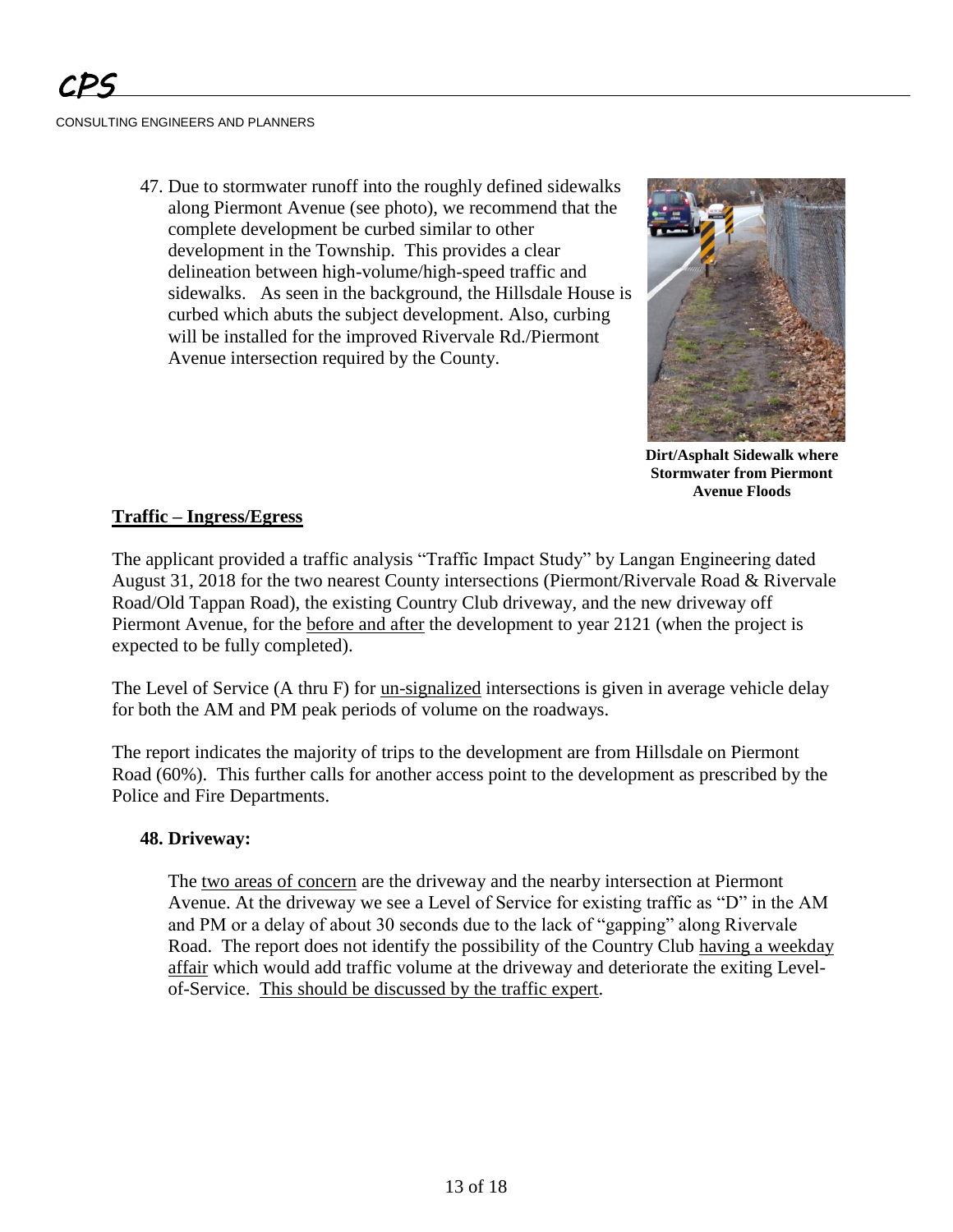### **49. Intersections:**

The applicant is improving the nearby intersection per the County's preliminary design plans, adding channelization and physical traffic islands as previously discussed. As widely known, the eastbound single lane is severely constrained during peak hours, and often backs up past Mark Lane in the PM period. This is confirmed by the "F" Level-of-Service found in the traffic report.

The proposed development will increase the Eastbound vehicle delay time by 19% (AM) and 41% (PM). Although the current Eastbound Level-of-Service is at "F" and there is no worse condition, the additional delay could be equated to an additional drop in Levelof-Service .

The applicant is splitting the Eastbound traffic into two lanes which will have a dilution effect and reduces the vehicle delay 49% (AM) and 52% (PM) which will reduce the vehicle queue lengths on Piermont Avenue.

With the recommended addition of a second means of egress (ingress for emergency vehicles) from the site at Mark Lane, traffic volume will be reduced in the AM periods. The traffic report should be amended to reflect this plan change.

**However, the Board should reserve the right to open the second driveway at Mark Lane to ingress** should the above improvements in Level-of-Service not occur in the opinion of the Police Chief.The applicant may return to the Board thereafter should it feel that the plan adjustment is not necessary.

# **Utilities**

- 50. A sanitary sewer routing/capacity analysis must be provided to provide support that the existing municipal system in Piermont Avenue can accommodate the additional sewerage flow volume to the County trunk at the Hillsdale border using NJDEP criteria under NJAC7:14A-23.3 under half-full flow characteristics. The existing sewer mapping has been provided to the design engineer's office.
- 51. Under the 'Condominiums Service Act,' the Township is responsible for compensating street lighting energy, snow removal, and refuse removal costs either by actually performing the services, or thru a reimbursement to the association. This does not include the installation or maintenance of lamps, standards, wiring or other equipment. The Township will reimburse the amount normally charged by the providing utility at the standard tariff rates for electricity only.

Residential curbside solid waste and recyclable materials collection will be provided (or compensated) by the Township in accordance with the normal collection procedures. Township residents pay for their own waste collection services, and the scavengers do not have automatic collection equipment. Therefore accommodations for waste containers off-street must be provided. Containers in the roadway interfere with Township snow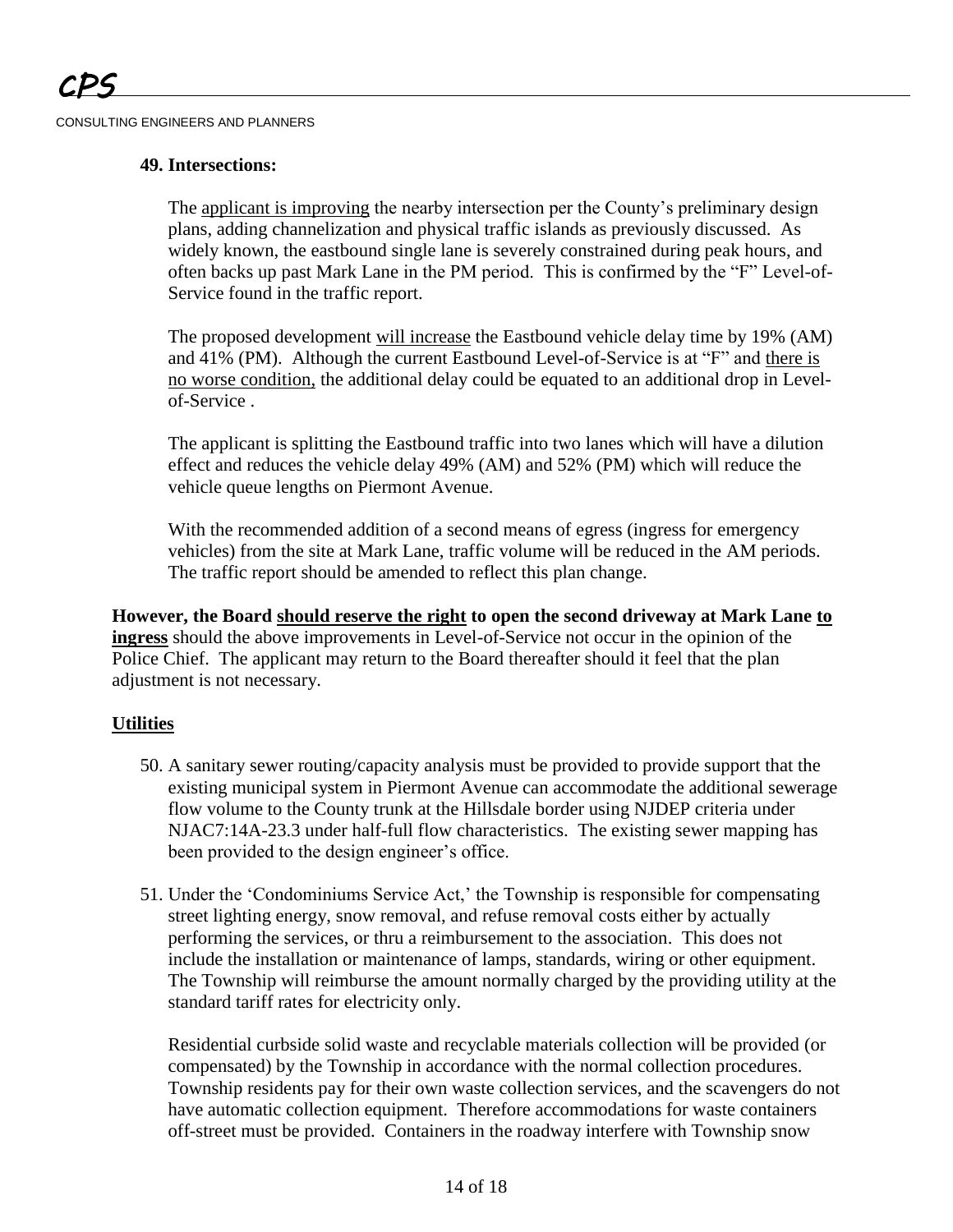clearing in the streets (the Township may opt to clear streets versus provide financial compensation).

Collection of leaves curbside, will be provided by the Township in accordance with the normal collection procedures.

Suez standby costs associated with fire hydrants are not included in the Condominiums Service Act nor considered for Township reimbursement.

- 52. The applicant must provide evidence that the potable water supply and pressure can be adequately maintained by the purveyor Suez to the existing Township residents.
- 53. Since the development application is tied together with the existing golf country club, the sanitary sewer from the existing club house should be re-routed thru the new development due to numerous grease clogs in River Vale Road caused by the restaurant/catering facility.
- 54. According to the applicant, all floor drains within the golf course maintenance buildings at to be routed to storage containers which are evacuated periodically. No floor drains may be connected to the sanitary sewer system absent grease separators.
- 55. The new sanitary sewer system will require witnessed pressure testing by development phase before municipal connection acceptance.

## **Lighting Plans**

56. Since the Mayor and Council are responsible for paying all street lighting electrical power charges, the street lighting spacing should be reduced to every +/-300 ft. as typically found thought-out the Township. Many local streets in River Vale do not have any street lights. Additionally, the Township will not be responsible for bollard lighting along the private pathway. This must be metered separately.

All on-site lighting is subject to approval by the Township Council who is responsible for paying the electric charges for same and made a condition of any approvals. The cost to replace fixtures is the responsibility of the developer/association.

The applicant is free to install any additional lighting for security and safety to their residents/tenants.

57. Lighting must be placed over all fire standpipe locations such as at the affordable housing complex and added at the current club house.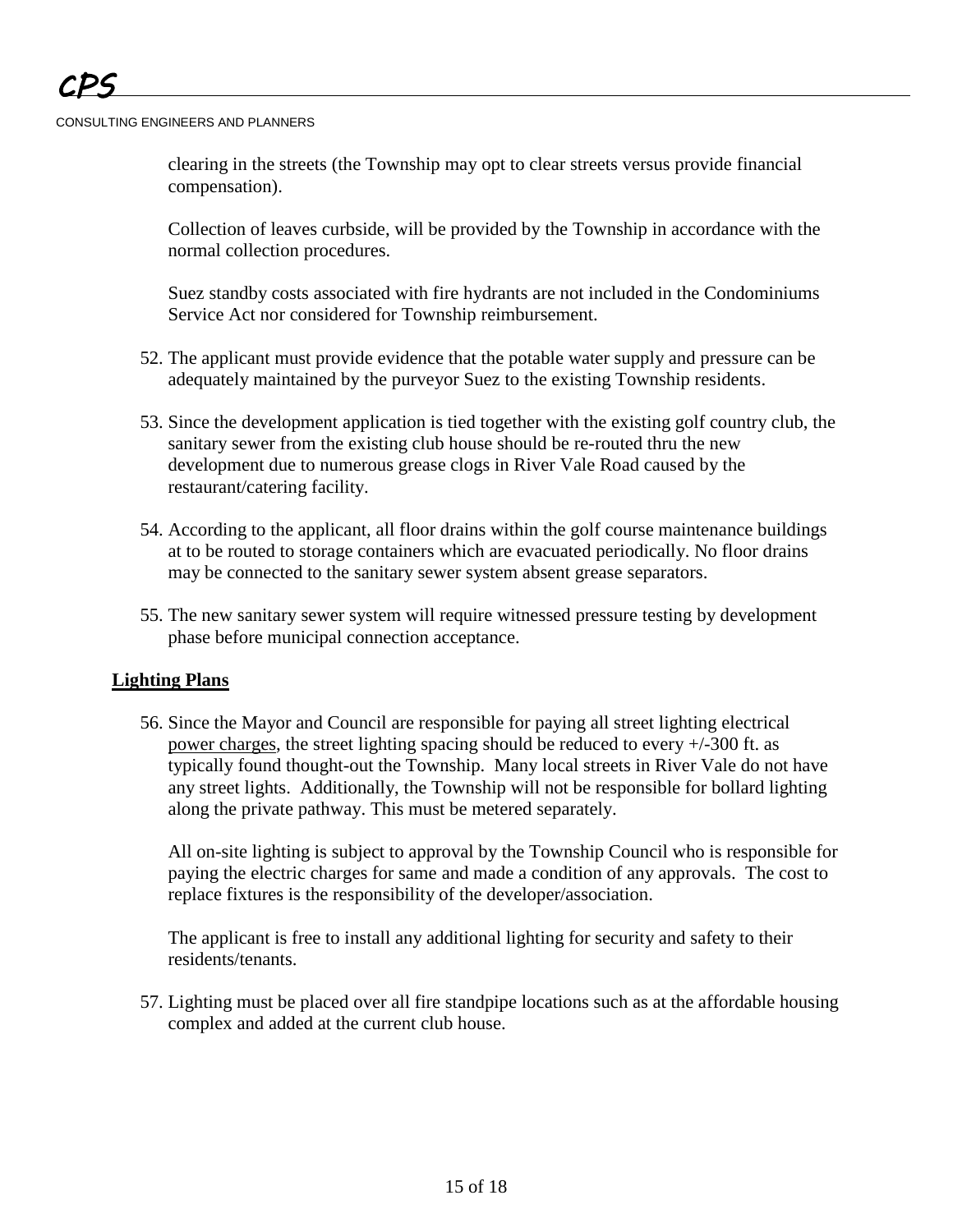## **Sidewalks, Driveways, and Parking**

The development plan provides for interior sidewalks along only one side of the roadways network.

58. Because the development is located within 2 miles of the River Vale schools (Woodside and Holdrum), sidewalks are required on both sides of the interior streets under the RSIS. The development proposes sidewalks generally on one side of the street which is acceptable. This allows the developer to locate the buildings closer to the streets and increase building-to-building clearance to provide more open spaces.

However, the applicant must make a contribution in lieu of construction of sidewalks (on both sides) to the Township sidewalk escrow which is used annually for sidewalk construction as matching funds. The recent 2018 Pascack Valley Cooperative bid price was \$65.00/SY or estimated at \$156,000. A 'diminimus wavier' can be issued to the State DCA by the Board for same.

This is completely consistent with past Board applications and has been successful in constructing new sidewalks at the Woodside and Holdrum Schools, and shortly at the Roberge School in 2019.

- 59. Sidewalks within the development should not make 90 degree turns, but introduce radii to provide smoother alignments, particularly around guess parking areas.
- 60. Detectable warning surfaces must be shown on site plans to ensure they are properly placed in all relevant locations. Such surfaces are also used at any posted stop locations.
- 61. Exterior Sidewalks and Bikeway The existing River Vale bike path will be affected by the proposed widening of Rivervale Road. Currently, the shared-use bike path runs south along Rivervale Road and then turns west at Piermont Ave, and west to Mark Lane where it crosses Piermont Avenue and continues to the recreation area. The applicant must provide a plan for relocation of the bike path to provide continuity. The bike path must be 7' in width and may not be shared with the roadway at any point within the relocation limits. A similar pathway shall be extended to the Hillsdale border for a future connection, and for access to the bus stop.



**Lack of Lateral Space for Sidewalks behind Trees**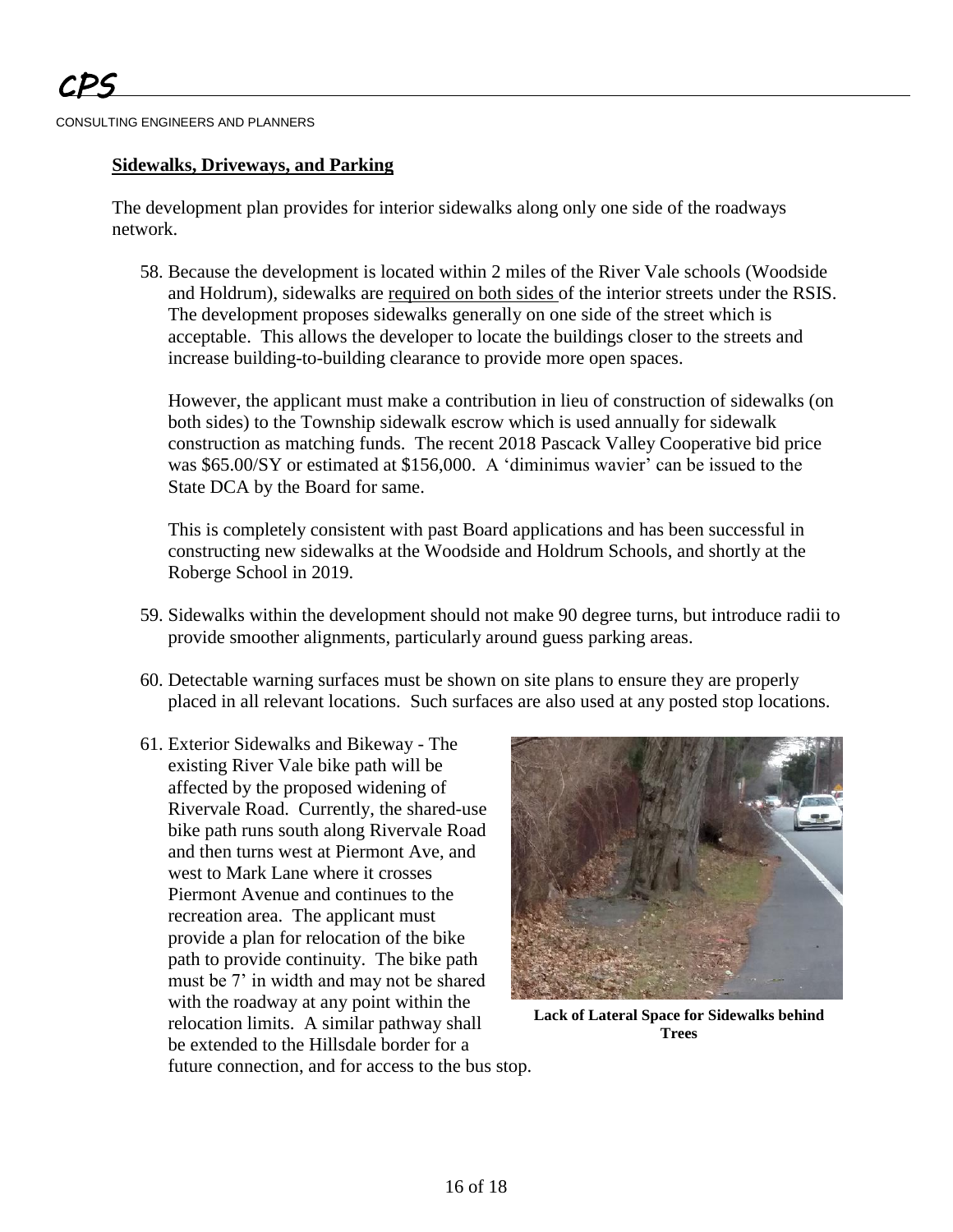Due to the proximity of large trees (to be saved) in the public right-of-way along Piermont Avenue (see above photo), there is no lateral space to construct a standard concrete sidewalk or paved bikeway. Therefore, the new ornamental fence should be placed northerly, on the north side of the existing row of large evergreens to provide ample space for the public improvements. The new curbing would run approximately 2 ft. behind the edge striping.

## **Tree Removal**

The development is subject to two municipal tree restitution/reforestation ordinances; the requirements found in the amended A-1 overlay zone under Ordinance No. 332-2018, and the current municipal ordinance which covers the entire Township. Under Section 144- 224.A.8 "The provisions of the Township ordinances pertaining to tree removal and replacement shall apply in addition to the above required buffer above."

Under the Township-wide ordinance Chapter 225 "Tree Removal," for the **286** trees being removed, **572** replacement trees are required for reforestation at 2½" caliper measured at breast height. They must be indigenous to the site.

The applicant is providing **412** new trees to meet this requirement plus **170** large evergreens, for a total of **582** trees therefore compliant. In addition, 55 ornamental trees at a 1½" caliper are specified.

## **Soil Movement Permit Application**

The applicant has amended their application to include a Soil Movement Permit application to be considered in concert with the final site plan approval.

- 62. No soil quantities for cut and fill were provided (the application would be incomplete therefore). The permit states that there will be no net export from the site. The applicant must submit actual quantities of soil movement regardless of export/import for verification.
- 63. Soil on the site must be tested for any contamination from past use of pesticides and would be deemed inappropriate for re-use. The results must be provided with the soil movement application for the Board's consideration because during construction, dust originating from the site could be potentially hazardous to workers, township employees, and surrounding properties.

## **Required Approvals/Referrals**

- 64. New referrals from the Police and Fire Department, the Volunteer Ambulance Corps, and Department of Public Works should be obtained based on any revisions to the proposed development.
- 65. Bergen County Planning Board review and approvals.